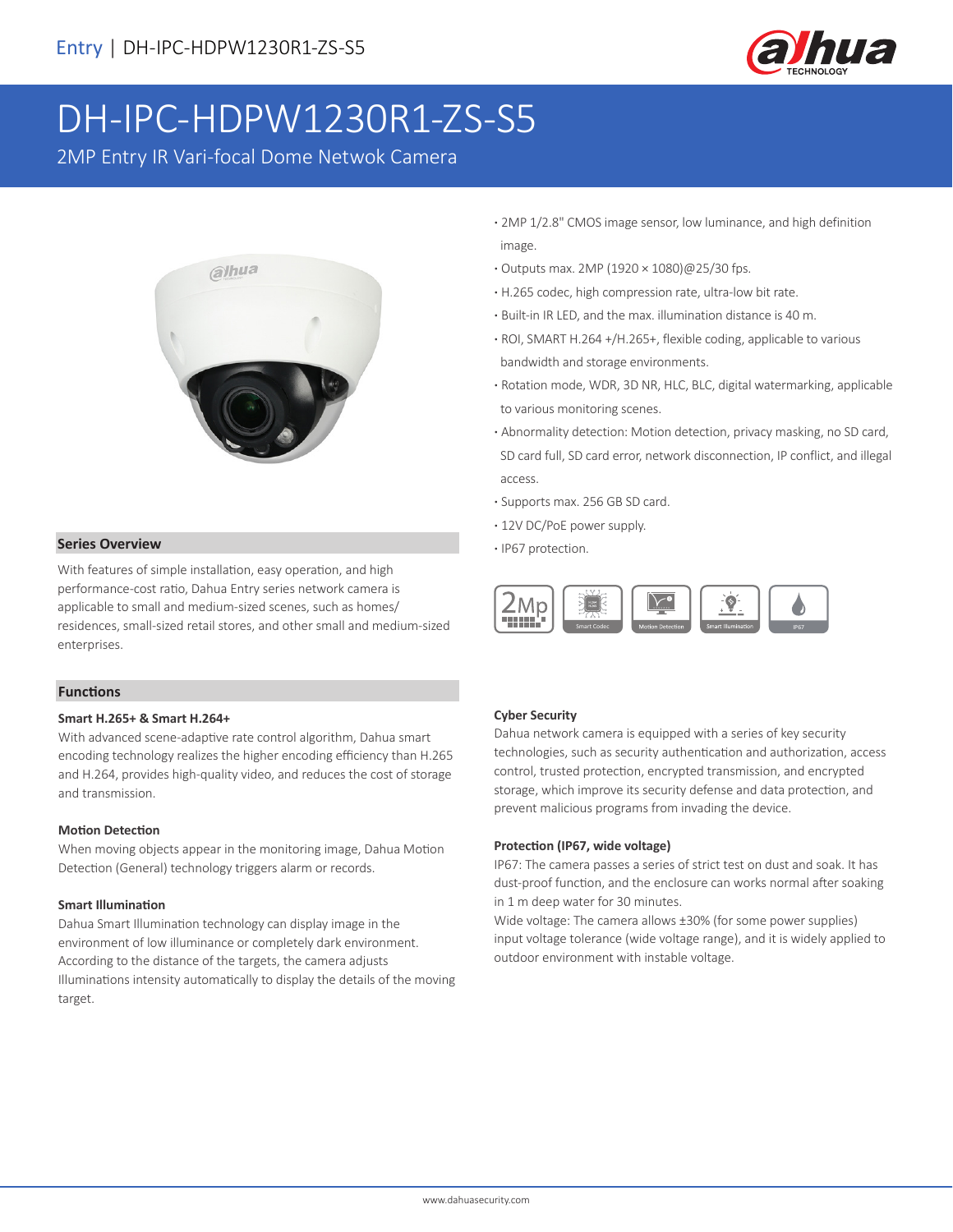## Entry | DH-IPC-HDPW1230R1-ZS-S5

| <b>Technical Specification</b>  |               |                                                                                           |                     |                    |                   |  |
|---------------------------------|---------------|-------------------------------------------------------------------------------------------|---------------------|--------------------|-------------------|--|
| Camera                          |               |                                                                                           |                     |                    |                   |  |
| Image Sensor                    |               | 1/2.8" CMOS                                                                               |                     |                    |                   |  |
| Max. Resolution                 |               | 1920 (H) × 1080 (V)                                                                       |                     |                    |                   |  |
| <b>ROM</b>                      |               | 16 MB                                                                                     |                     |                    |                   |  |
| <b>RAM</b>                      |               | <b>128 MB</b>                                                                             |                     |                    |                   |  |
| <b>Scanning System</b>          |               | Progressive                                                                               |                     |                    |                   |  |
| <b>Electronic Shutter Speed</b> |               | Auto/Manual 1/3 s-1/100,000 s                                                             |                     |                    |                   |  |
| Min. Illumination               |               | 0.008 Lux@F1.7 (Color, 30 IRE)<br>0.0008 Lux@F1.7 (B/W, 30 IRE)<br>0 Lux (Illuminator on) |                     |                    |                   |  |
| S/N Ratio                       |               | > 56 dB                                                                                   |                     |                    |                   |  |
| <b>Illumination Distance</b>    |               | 40 m (131.23 ft) (IR)                                                                     |                     |                    |                   |  |
| Illuminator On/Off Control      |               | Auto; Manual                                                                              |                     |                    |                   |  |
| <b>Illuminator Number</b>       |               | $2$ (IR)                                                                                  |                     |                    |                   |  |
| Pan/Tilt/Rotation Range         |               | Pan: 0°-355°<br>Tilt: 0°-75°<br>Rotation: 0°-355°                                         |                     |                    |                   |  |
| Lens                            |               |                                                                                           |                     |                    |                   |  |
| Lens Type                       |               | Motorized vari-focal                                                                      |                     |                    |                   |  |
| Lens Mount                      |               |                                                                                           | $\phi$ 14           |                    |                   |  |
|                                 | Focal Length  |                                                                                           | $2.8$ mm $-12$ mm   |                    |                   |  |
|                                 | Max. Aperture |                                                                                           | F1.7                |                    |                   |  |
| Field of View                   |               | Horizontal: 101°-33.5°; Vertical: 52.5°-19°;<br>Diagonal: 125°-38.5°                      |                     |                    |                   |  |
| Iris Control                    |               | Fixed                                                                                     |                     |                    |                   |  |
| <b>Close Focus Distance</b>     |               | 0.8m(2.6 lb)                                                                              |                     |                    |                   |  |
|                                 | Lens          | Detect                                                                                    | Observe             | Recognize          | Identify          |  |
| <b>DORI</b><br><b>Distance</b>  | W             | 48 m<br>(157.48 ft)                                                                       | 19 m<br>(62.34 ft)  | 10 m<br>(32.81 ft) | 5m<br>(16.40 ft)  |  |
|                                 | Τ             | 131 m<br>(429.79 ft)                                                                      | 52 m<br>(170.60 ft) | 26 m<br>(85.30 ft) | 13m<br>(42.65 ft) |  |
| Video                           |               |                                                                                           |                     |                    |                   |  |
| Video Compression               |               | H.265; H.264; H.264B; MJPEG (Only supported by the<br>sub stream)                         |                     |                    |                   |  |

Smart Codec Smart H.265+; Smart H.264+

Video Bit Rate H.264: 32 kbps–6144 kbps H.265: 12 kbps–6144 kbps

Day/Night Auto(ICR)/Color/B/W

capacity.

Main stream:1920 × 1080@1–25/30 fps

Sub stream: 704 × 576@1–25 fps/704 × 480@1–30 fps \*The values above are the max. frame rates of each stream; for multiple streams, the values will be subjected to the total encoding

Video Frame Rate

Bit Rate Control CBR/VBR

BLC Yes HLC Yes

| <b>WDR</b>                   | <b>DWDR</b>                                                                                                                                                                                                 |  |  |  |  |
|------------------------------|-------------------------------------------------------------------------------------------------------------------------------------------------------------------------------------------------------------|--|--|--|--|
| White Balance                | Auto; natural; street lamp; outdoor; manual; regional<br>custom                                                                                                                                             |  |  |  |  |
| Gain Control                 | Auto; manual                                                                                                                                                                                                |  |  |  |  |
| Noise Reduction              | 3D NR                                                                                                                                                                                                       |  |  |  |  |
| <b>Motion Detection</b>      | OFF/ON (4 areas, rectangular)                                                                                                                                                                               |  |  |  |  |
| Region of Interest (RoI)     | Yes (4 areas)                                                                                                                                                                                               |  |  |  |  |
| Smart Illumination           | Yes                                                                                                                                                                                                         |  |  |  |  |
| Image Rotation               | 0°/90°/180°/270° (Support 90°/270° with 1080p<br>resolution and lower)                                                                                                                                      |  |  |  |  |
| Mirror                       | Yes                                                                                                                                                                                                         |  |  |  |  |
| Privacy Masking              | 4 areas                                                                                                                                                                                                     |  |  |  |  |
| Alarm                        |                                                                                                                                                                                                             |  |  |  |  |
| Alarm Event                  | No SD card; SD card full; SD card error; network<br>disconnection; IP conflict; illegal access; motion<br>detection; video tampering; security exception; defocus<br>detection                              |  |  |  |  |
| Network                      |                                                                                                                                                                                                             |  |  |  |  |
| Network Port                 | RJ-45 (10/100 Base-T)                                                                                                                                                                                       |  |  |  |  |
| SDK and API                  | Yes                                                                                                                                                                                                         |  |  |  |  |
| Cyber Security               | Video encryption; configuration encryption; Digest;<br>WSSE; account lockout; security logs; generation and<br>importing of X.509 certification; HTTPS; trusted boot;<br>trusted execution; trusted upgrade |  |  |  |  |
| Network Protocol             | IPv4; IPv6; HTTP; TCP; UDP; ARP; RTP; RTSP; SMTP;<br>FTP; DHCP; DNS; NTP; Multicast; DDNS                                                                                                                   |  |  |  |  |
| Interoperability             | ONVIF (Profile S/Profile T); CGI; P2P; Milestone                                                                                                                                                            |  |  |  |  |
| User/Host                    | 6 (Total bandwidth: 36 M)                                                                                                                                                                                   |  |  |  |  |
| Storage                      | FTP; Micro SD card (Support max. 256 G)                                                                                                                                                                     |  |  |  |  |
| Browser                      | IF<br>Chrome<br>Firefox                                                                                                                                                                                     |  |  |  |  |
| Management Software          | Smart PSS; DSS; DMSS                                                                                                                                                                                        |  |  |  |  |
| Mobile Client                | IOS; Android                                                                                                                                                                                                |  |  |  |  |
| Certification                |                                                                                                                                                                                                             |  |  |  |  |
| Certifications               | CE-LVD: EN62368-1<br>CE-EMC: Electromagnetic Compatibility Directive<br>2014/30/EU<br>FCC: 47 CFR FCC Part 15, Subpart B                                                                                    |  |  |  |  |
| Power                        |                                                                                                                                                                                                             |  |  |  |  |
| Power Supply                 | 12V DC/PoE (802.3af)                                                                                                                                                                                        |  |  |  |  |
| Power Consumption            | Basic: 1.8W (12 V DC); 2.4 W (PoE)<br>Max. (H.265+ICR+IR intensity): 4.2 W (12V DC); 5.1 W<br>(PoE)                                                                                                         |  |  |  |  |
| Environment                  |                                                                                                                                                                                                             |  |  |  |  |
| <b>Operating Temperature</b> | -30 °C to +60 °C (-22 °F to 140 °F)                                                                                                                                                                         |  |  |  |  |
| Operating Humidity           | ≤95%                                                                                                                                                                                                        |  |  |  |  |
| Protection                   | <b>IP67</b>                                                                                                                                                                                                 |  |  |  |  |